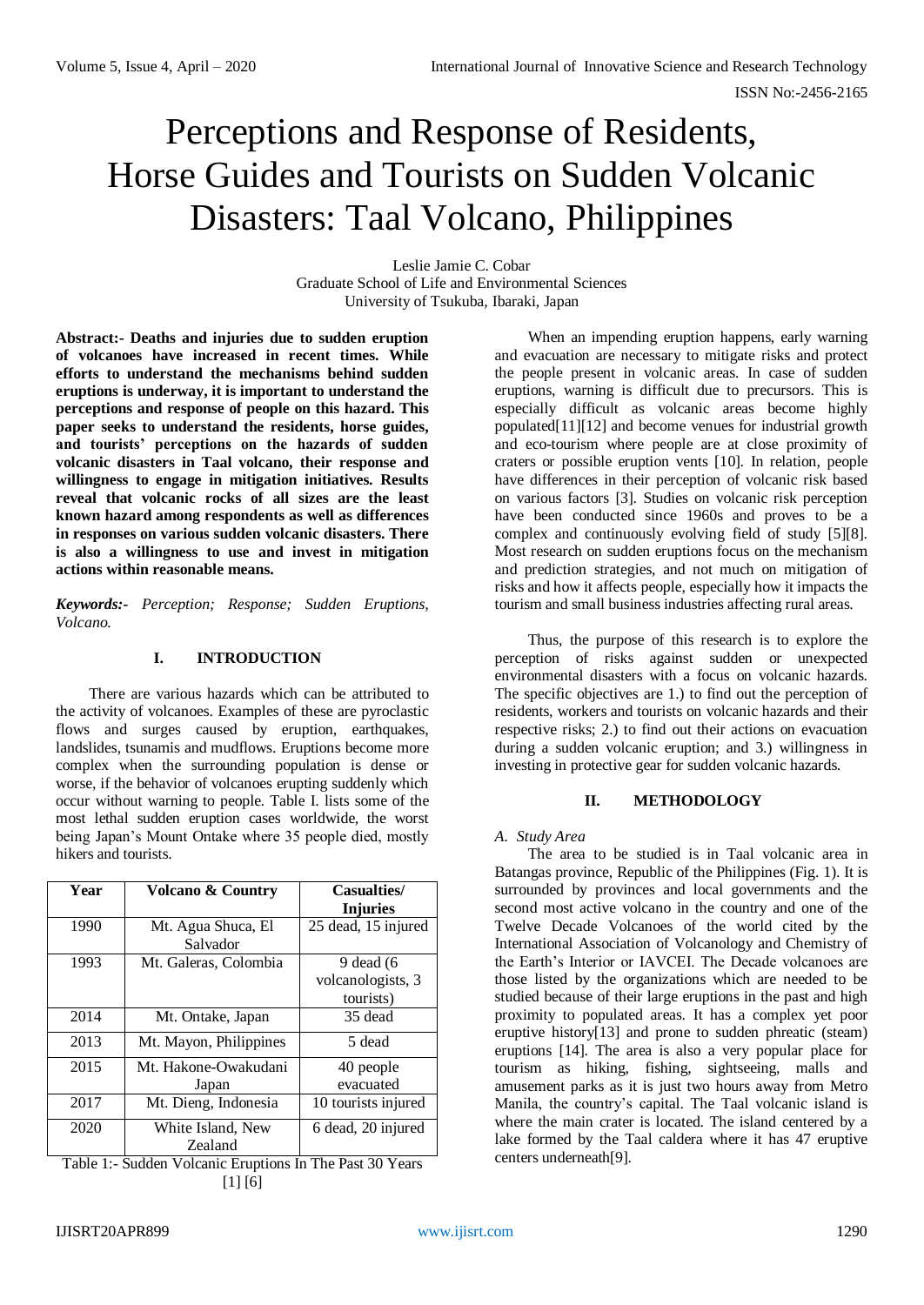

Fig 1:- Taal volcano island

## *B. Data Collection and Analysis*

One hundred (100) residents and workers of Barangay Tabla, Taal volcano island were randomly selected as respondents for the questionnaire survey. Most of the respondents were horse guides who live in the island. To assess the perception of non-residents and workers, fifty (50) tourists at the Taal crater, Taal volcano island using the Daang Kastila trail. The field survey was performed from the 28th to 30th of March 2018.

Risk perception survey questionnaire was performed to identify the residents and tourists' knowledge about volcanic hazards, and their actions in case a sudden eruption happens<sup>[2]</sup>. The questionnaire was divided into three categories:

- Hazard and risk perception: Respondents were asked about the types of primary and secondary hazards from volcanoes, and the risks to them. In the survey, the respondents were asked to check all the volcanic hazards and their corresponding risks that they are aware of. Specific hazards and risks were inquired as specialized communication and management strategies are necessary in sudden volcanic eruption mitigation[4].
- Evacuation preparedness: Respondents were asked where they would go, what they would do and how to evacuate during a sudden eruption in Taal.
- > Protective gear: Respondents were asked about their hardhat possession and willingness to pay fees to rent hardhats.

Percentage analysis in Microsoft Excel was undertaken in order to gauge the type of volcanic hazard as well as risks which are unknown or irrelevant to the residents and tourists, which evacuation actions are most likely to be performed, and how many are willing to invest in hardhats.

#### **III. RESULTS AND DISCUSSIONS**

#### *A. Perception on Volcanic Hazards*

Tables 2a-b. show the perception of horse guides and tourists on Taal volcano's hazards. Ash and lava are the highly known hazard with 100% and 80% of the respondents answering that they are aware of these hazards. Small rocks and gas pose the lowest percentages of known volcanic hazard with 68.32% and 44.64%. Rocks, gas and debris are both at the bottom half of the known hazards for both horse guides and tourists.

#### *B. Perception on Risks Corresponding to Hazards*

Tables 3a-b. show the perception on risks of Taal volcano's hazards. Both the horse guides and tourists have the lowest rates of perception of risks on rocks. It was observed that people are not aware of the risks that volcanic rocks possess regardless of size most of the known hazards of sudden eruptions were due to ballistic projectiles[7]. It is imperative to further study the necessary strategy for risk communication and management on volcanic rocks or ballistic projectiles[4].

#### *C. Response on sudden earthquake and explosion in the volcano island*

Tables 4a-b. show the responses of horse guides and tourists on a sudden earthquake and explosion scenario in Taal. Most of the horse guides (25%) responded that they would observe first, while most of the tourists (25%) would evacuate to the widest road.

## *D. Response on sudden smoke emission in the volcano island*

Tables 5a-b. show the responses of horse guides and tourists on a sudden smoke emission scenario in Taal. Most of the horse guides (28.72%) and tourists (39.29%) responded that they would observe first.

#### *E. Response on sudden smell of sulfur (gas emission)*

Tables 6a-b. show the responses of horse guides and tourists on a sudden smell of sulfur (gas emission) scenario in Taal. Most of the horse guides (25.74%) responded that they would run inside the house, while most of the tourists (25%) would cover their noses first.

#### *F. Response on sudden ashfall*

Tables 7a-b. show the responses of horse guides and tourists on a sudden ashfall scenario in Taal. Most of the horse guides (38.61%) and tourists (36%) responded that they would look for a shelter.

#### *G. Response on sudden rockfall*

Tables 8a-b. show the responses of horse guides and tourists on a sudden rockfall scenario in Taal. Similar to the ashfall scenario, most of the horse guides (31.68%) and tourists (39%) responded that they would look for a shelter.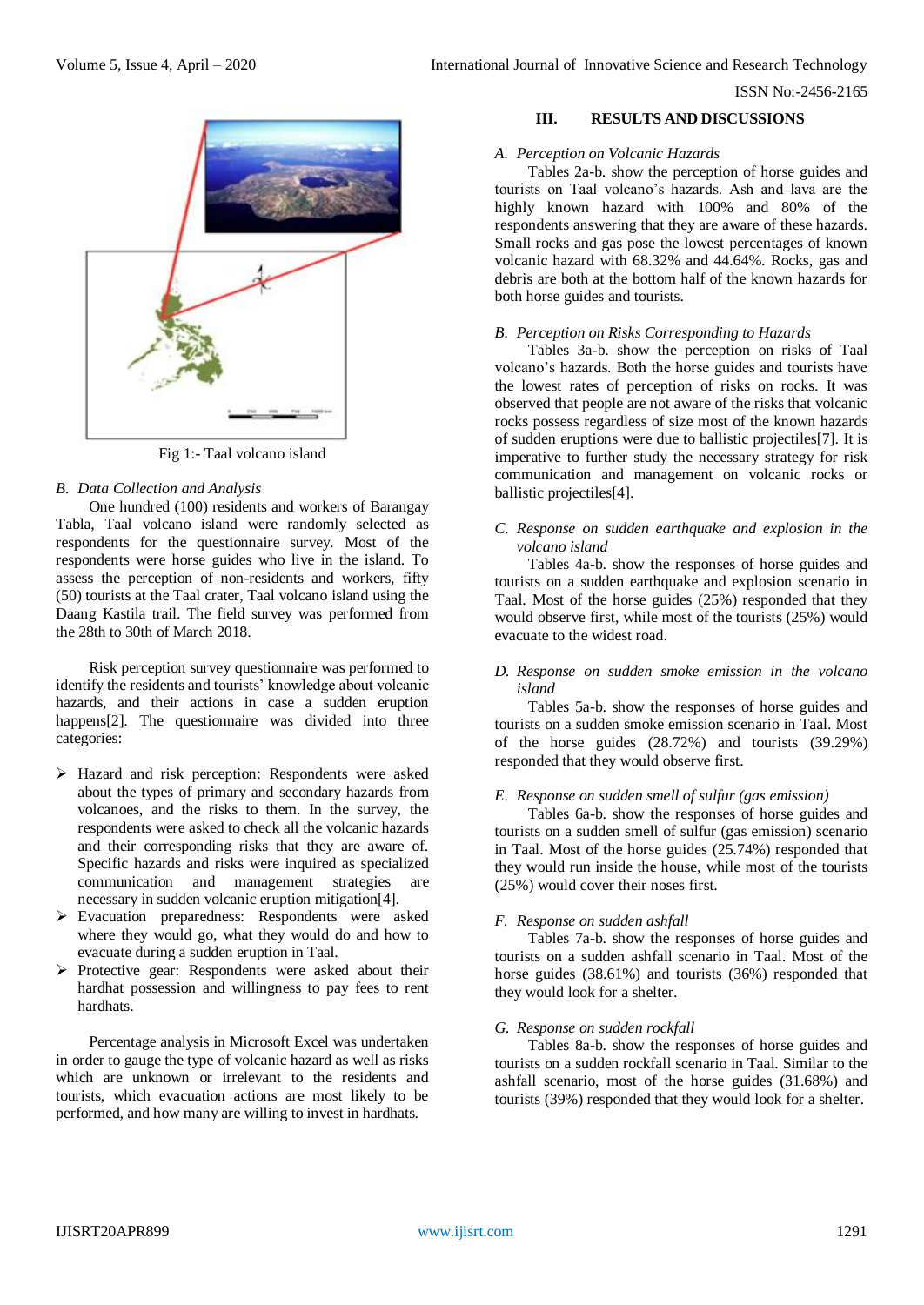The results revealed that further measures should be performed involving both horse guides and tourists in awareness on a generic and unified response during disasters such as where to proceed during evacuation and how to protect themselves while evacuating.

#### *H. Reasons for living, working in and visiting Taal*

Tables 9a-b. show the responses of horse guides and tourists on their reasons for living, working in and visiting Taal. Most of the horse guides (36.63%) responded that being a horse guide and boatman is their source of income, while most of the tourists (29%) answered beautiful place/sight/nature.

#### *I. Possession of and willingness to purchase insurance*

Tables 10a-b. show the responses of horse guides and tourists on their possession of and willingness to purchase insurance as a precautionary measure in case of any accident or disaster. Most of the horse guides (45.54%) responded that they do not own an insurance. In contrast, most of the tourists (48%) answered that they are willing to purchase an insurance.

#### *J. Possession of and willingness to hike with hardhat*

Tables 11a-b. show the responses of horse guides and tourists on their possession of and willingness to purchase a hardhat as a precautionary measure in case of any accident or disaster. Most of the horse guides (56.44%) responded that they do not own a hardhat. In contrast, most of the tourists (68%) answered that they are willing to hike with a hardhat.

## *K. Willingness of tourists to rent or purchase hardhat and price*

Tables 12-13. show the responses of tourists on their willingness to rent or purchase a hardhat as a precautionary measure in case of any accident or disaster, and how much they would be willing to pay for the rental fee or price of hardhat. Most of the tourists (84.21%) responded that they would be willing to rent a hardhat. Also, 76% of the tourists would rent a hardhat for PhP500.00.

## *L. Price of entrance fee at the Taal volcano island*

Tables 14-15 show the responses of tourists on their insight on the price of entrance fee at Taal's volcano island, and how much they are willing to pay for the entrance fee. Most of the tourists (66%) responded that the entrance fee's price is just right. Also, most of the tourists (41%) would pay the current price of PhP50.00 for the entrance fee, yet a close 36% would be willing to pay PhP100.00.

The results revealed that the horse guides still lack the utmost preparation during volcanic disasters especially on sudden events. They are still uncoordinated on the evacuation and safety protocols and do not possess the necessary emergency equipment. However, they would be willing to have equipment if there's enough financial resource or support from authorities.

For the tourists, they are also unaware of the hazards and evacuation procedures yet they are willing to invest for safety purposes such as protective equipment and entrance fee in Taal. The renting and charging of hardhat and entrance fees can be good measures to promote not only disaster preparedness but also for income generation for the local community.

#### **IV. CONCLUSION**

Awareness on volcanic hazards and risks and the necessary response and equipment are integral in disaster preparation on sudden eruptions. While the mechanism and prediction of the unrest and events are still being studied improved, this study hopes to provide insights on further countermeasures necessary to mitigate sudden volcanic eruptions in the future.

#### **ACKNOWLEDGMENTS**

The author would like to thank the Japanese Government's Ministry of Education, Culture, Sports and Science and Technology and Associate Professor Kenlo Nishida Nasahara of the University of Tsukuba's Watershed Management Laboratory for providing for the graduate school scholarship and support for field survey. Ms. Ma. Lucia C. Cobar for data gathering and field survey assistance and coordination, Mayor Gerry D. Natanauan of the local government of Talisay City, Batangas, the officers and staff of the Talisay Disaster Risk Reduction and Management Office, Mr. Jay Mendoza and the rest of the officials of Barangay Tabla in Taal Volcanic Island, and the residents, tour/horse guides and tourists for answering the survey, informal interviews and guidance during the field data gathering.

#### **REFERENCES**

- [1]. Baxter, P. and Gresham, A. (1997) Deaths and injuries in the eruption of Galeras Volcano, Colombia, 14 January 1993. Journal of Volcanology and Geothermal Research. 77 (1-4): 325-338.
- [2]. Bird, D. K. (2009) The use of questionnaires for acquiring information on public perception of natural hazards and risk mitigation. Natural Hazards Earth System Sciences. 9: 1307-1325.
- [3]. Donovan, A., Eiser, J.R. & Sparks, R.S.J. Scientists' views about lay perceptions of volcanic hazard and risk. J Appl. Volcanol. 3, 15 (2014). <https://doi.org/10.1186/s13617-014-0015-5>
- [4]. Fitzgerald R.H., Kennedy B.M., Wilson T.M., Leonard G.S., Tsunematsu K., Keys H. (2017) The Communication and Risk Management of Volcanic Ballistic Hazards. In: Fearnley C.J., Bird D.K., Haynes K., McGuire W.J., Jolly G. (eds) Observing the Volcano World. Advances in Volcanology (An Official Book Series of the International Association of Volcanology and Chemistry of the Earth's Interior – IAVCEI, Barcelona, Spain). Springer, Cham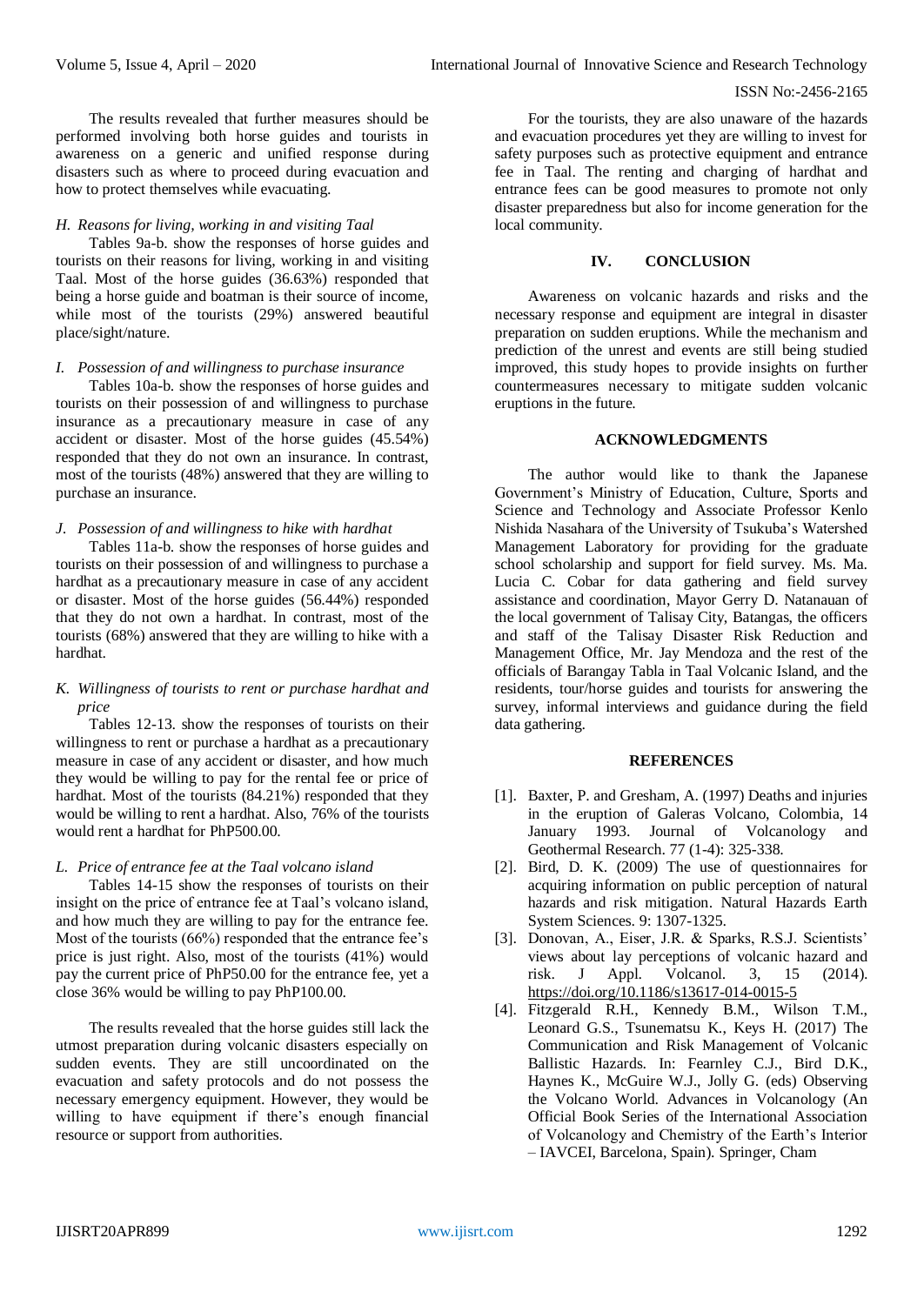- [5]. Gaillard, and Dibben, C.J.L (2008) Volcano risk perception and beyond. Journal of Volcanology and Geothermal Research. 172: 163-169.
- [6]. Global Volcanism Program (2020) Eruptive History of Volcanoes.
- [7]. Kaneko, T., Maeno, F., Nakada, S. (2016) 2014 Mount Ontake eruption: characteristics of the phreatic eruption as inferred from aerial observations. 68:72
- [8]. Paton, D., Smith, L., Daly, M., Johnston, D. (2008) Risk perception and volcanic hazard mitigation: Individual and social perspectives. Journal of Volcanology and Geothermal Research. 172(3-4): 179-188.
- [9]. Sincioco, J. (2010) Taal Volcano Update. DOST Philippine Institute of Volcanology and Seismology Retrieved from: https://www.slideshare.net/Psdmn/ta-a-l-v-o-l-c-a-n-o-u-p-d-a-t-e-21june2010 Date Accessed: 30 March 2020.
- [10]. Strehlow, K., Laura, S. Gottsman, J., Kilgour, G., Rust, A., Tonini, R. (2017) Phreatic eruptions at Ruapehu: Occurrence statistics and probabilistic

hazard forecast. 19th EGU General Assembly, EGU 2017, proceedings from the conference held 23-28 April 2017, Vienna, Austria p. 13320

- [11]. Strader, S., Ashley, W., Walker, J. (2015) Changes in volcanic hazard exposure in the Northwest USA from 1940 to 2100. Natural Hazards, 77: 1365-1392.
- [12]. Tilling, R. (1999) Volcanoes. United States Geological Survey.
- [13]. Torres, R.C., Self, S., Punongbayan, R. (1995) Attention focuses on Taal: Decade Volcano of the Philippines. EOS, Transactions, American Geophysical Union 76(24): 241-247
- [14]. Zlotnicki, J., Sasai, Y., Johnston, M.J.S., Fauquet, F., Villacorte, E., Cordon, J.M., Jr. (2018) The 2010 seismovolcanic crisis at Taal Volcano (Philippines). Earth Planets Space 70, 159. https://doi.org/10.1186/s40623-018-0925-2Cutter, S.L., Boruff, B.J. Shirley, W. L. (2003). Social vulnerability to environmental hazards. Social Science Quarterly 84: 242-261

| <b>Volcanic hazard</b> | Total (number of people)* | Percentage (%) |
|------------------------|---------------------------|----------------|
| Ash                    | 101                       | 100            |
| Smoke                  | 99                        | 98.02          |
| Evacuation accidents   | 91                        | 90.10          |
| Lava                   | 90                        | 89.11          |
| Earthquake             | 88                        | 87.13          |
| Medium rocks           | 77                        | 76.24          |
| Gas                    | 77                        | 76.23          |
| Debris                 | 75                        | 74.26          |
| Big rocks              | 71                        | 70.30          |
| Small rocks            | 69                        | 68.32          |

 $***n** = 101$ 

Table 2a:- Volcano Hazards Perception Of Tour Guides

| <b>Volcanic hazard</b> | Total (number of people)* | Percentage (%) |
|------------------------|---------------------------|----------------|
| Lava                   | 45                        | 80             |
| Ash                    | 44                        | 78.58          |
| Evacuation accidents   | 39                        | 69.64          |
| Earthquake             | 39                        | 69.94          |
| Smoke                  | 39                        | 69.64          |
| Small rocks            | 28                        | 50             |
| Debris                 | 27                        | 48.21          |
| Big rocks              | 25                        | 44.64          |
| Large rocks            | 25                        | 44.64          |
| Gas                    | 25                        | 44.64          |

 $***n** = 56$ 

Table 2b:- Volcano Hazards Perception of Tourists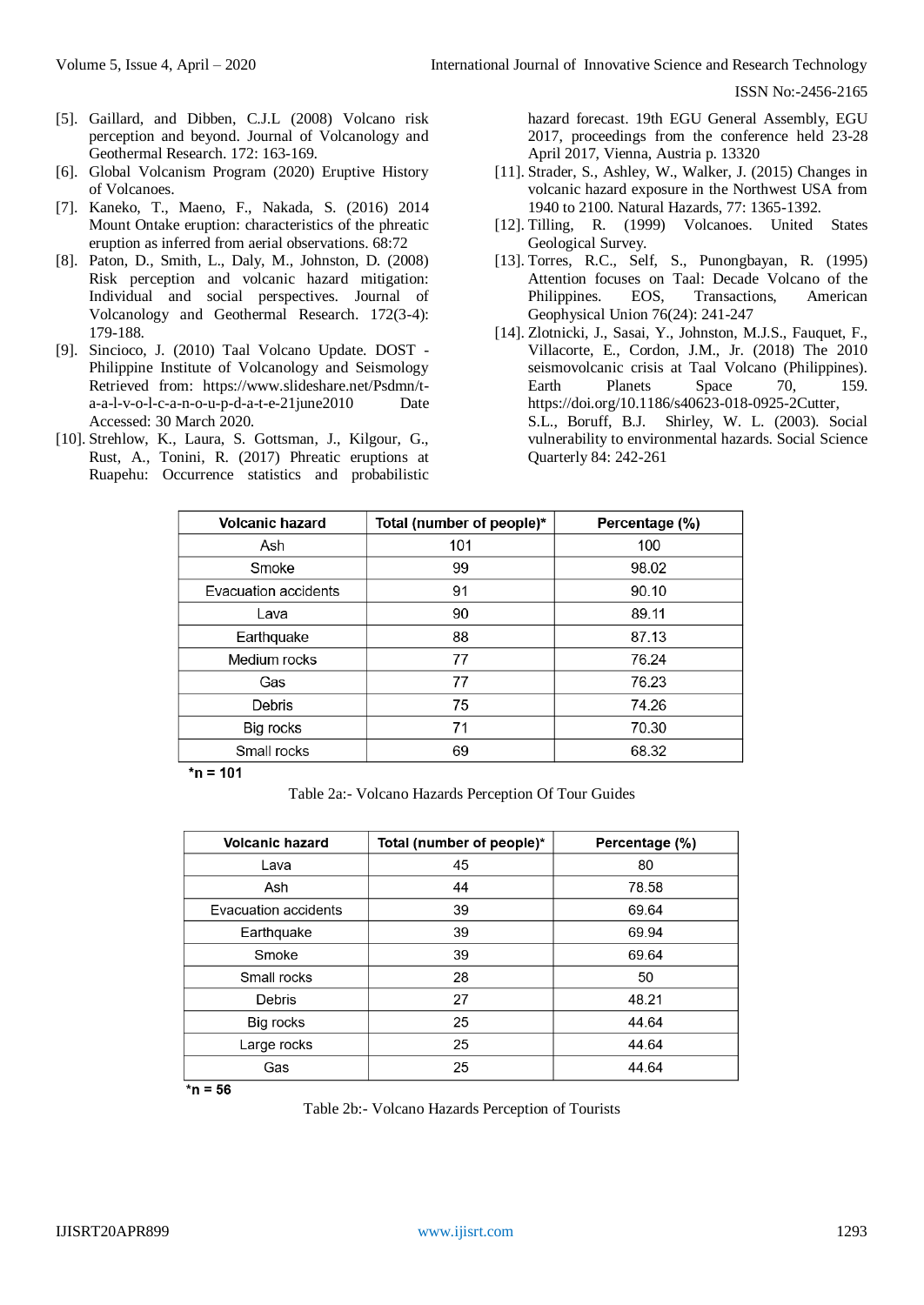| Volcanic hazard and the<br>corresponding risk with highest<br>response | <b>Responses</b><br>(no. of people) | Percentage (%)<br>(respondents of risk<br>/respondents of hazard |
|------------------------------------------------------------------------|-------------------------------------|------------------------------------------------------------------|
| Ash – Intrusion or infection of eyes<br>and nose                       | 77                                  | 76.24                                                            |
| Smoke – Difficulty in breathing                                        | 65                                  | 65.66                                                            |
| Gas – Poison/Toxicity                                                  | 55                                  | 71.43                                                            |
| Debris - Collapse of ceiling                                           | 39                                  | 52                                                               |
| Small rocks - Head injury/lump                                         | 29                                  | 42                                                               |
| Medium rocks – Head injury/lump                                        | 40                                  | 52                                                               |
| Large rocks – Head injury/lump                                         | 28                                  | 39.44                                                            |
| Earthquake – Damage to houses and<br>bldgs.                            | 41                                  | 47                                                               |
| Lava – Skin burns                                                      | 45                                  | 50                                                               |
| Evacuation accidents - Stampede                                        | 77                                  | 84.62                                                            |

Table 3a:- Volcano Risk Perception Of Horse Guides

| Volcanic hazard and the<br>corresponding risk with highest<br>response | Responses<br>(no. of people) | Percentage (%)<br>(respondents of risk<br>/respondents of hazard |
|------------------------------------------------------------------------|------------------------------|------------------------------------------------------------------|
| Ash - Difficulty in breathing                                          | 31                           | 70.45                                                            |
| Smoke - Difficulty in breathing,<br>eyes & lung infection              | 30                           | 77                                                               |
| Gas - Poison/Toxicity                                                  | 21                           | 84                                                               |
| Evacuation accidents - Stampede                                        | 30                           | 76                                                               |
| Lava – Skin burns                                                      | 24                           | 53.33                                                            |
| Earthquake – Damage to houses<br>and bldgs.                            | 29                           | 74                                                               |
| Medium rocks – Head injury/lump                                        | 16                           | 64                                                               |
| Debris - Collapse of ceiling                                           |                              |                                                                  |
| Large rocks - Head injury/lump                                         | 19                           | 76                                                               |
| Small rocks - Head injury/lump                                         | 12                           | 43                                                               |

Table 3b:- Volcano Risk Perception of Tourists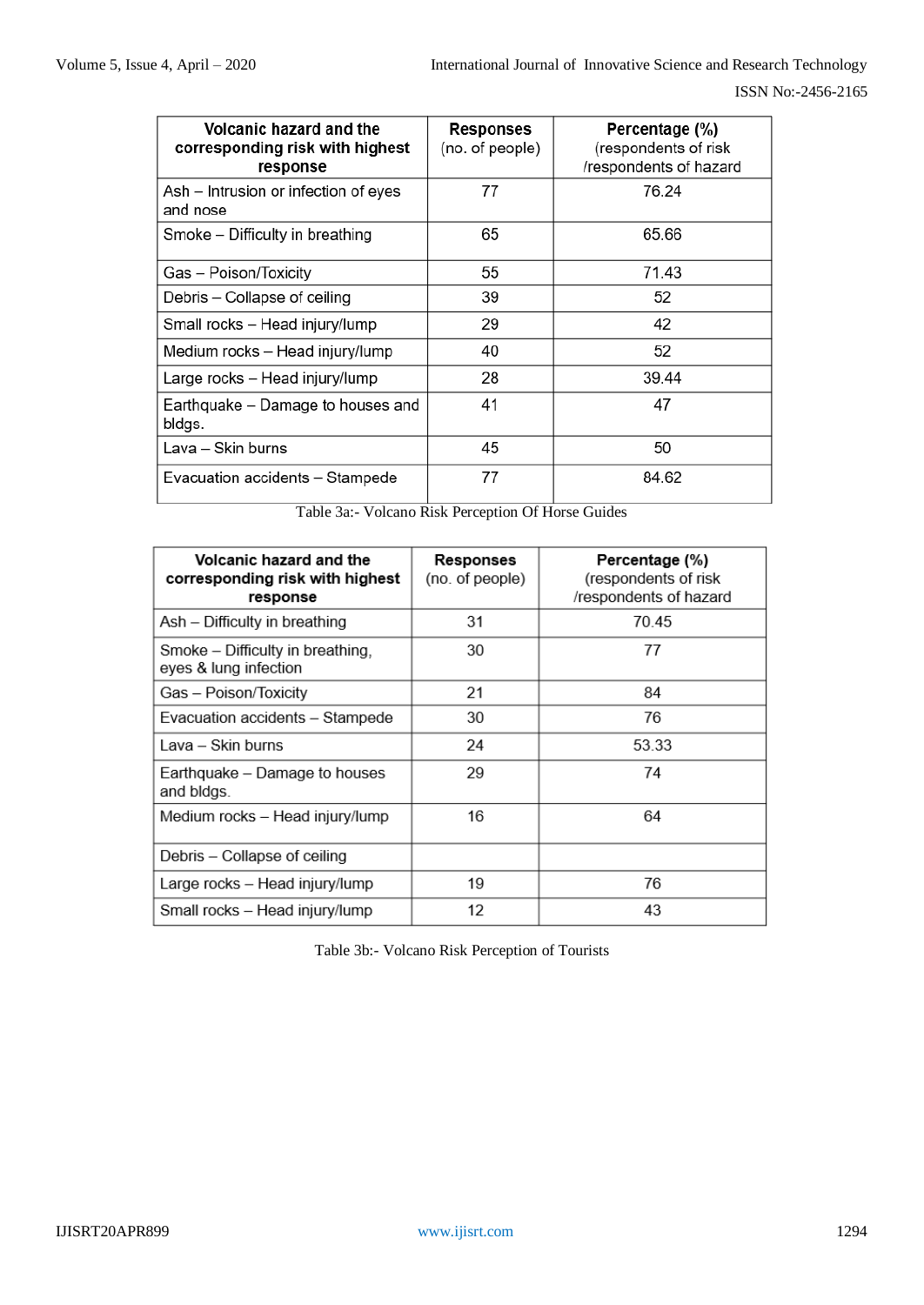| <b>Response</b>                           | Total (number of people)* | Percentage (%) |
|-------------------------------------------|---------------------------|----------------|
| a. Run to the shore                       | 6                         | 5.94           |
| b. Run inside the house                   |                           | 0.99           |
| c. Evacuate to the nearest<br>road        | 22                        | 21.78          |
| d. Evacuate to the widest<br>road         | 23                        | 22.77          |
| e. Evacuate where others<br>will evacuate | 11                        | 10.89          |
| f. Look for a shelter                     | 6                         | 5.94           |
| g. Will cover self                        | 5                         | 4.95           |
| h. Will observe first                     | 26                        | 25.74          |
| I. No answer                              |                           | 0.99           |

Table 4a:- Response of Horse Guides On Sudden Earthquake and Explosion

| <b>Response</b>                           | Total (number of people)* | Percentage (%) |
|-------------------------------------------|---------------------------|----------------|
| a. Run to the shore                       |                           | 1.76           |
| b. Run inside the house                   | ი                         | 0              |
| c. Evacuate to the nearest<br>road        | 10                        | 17             |
| d. Evacuate to the widest<br>road         | 14                        | 25             |
| e. Evacuate where others<br>will evacuate | 8                         | 14             |
| f. Look for a shelter                     | 6                         | 11             |
| g. Will cover self                        | 6                         | 11             |
| h. Will observe first                     | 8                         | 14             |
| I. No answer                              | 3                         | 5              |

 $*$ n=56

Table 4b:- Response of Tourists on Sudden Earthquake and Explosion

| <b>Response</b>                           | Total (number of people)* | Percentage (%) |
|-------------------------------------------|---------------------------|----------------|
| a. Run to the shore                       | 7                         | 6.93           |
| b. Run inside the house                   | 6                         | 5.94           |
| c. Evacuate to the nearest<br>road        | 19                        | 18.81          |
| d. Evacuate to the widest<br>road         | 5                         | 4.95           |
| e. Evacuate where others<br>will evacuate | 16                        | 15.84          |
| f. Look for a shelter                     | 5                         | 4.95           |
| g. Will cover self                        | 10                        | 9.90           |
| h. Will observe first                     | 29                        | 28.72          |
| I. No answer                              |                           | 3.96           |

\*n=101

Table 5a:- Response of Horse Guides On Sudden Smoke Emission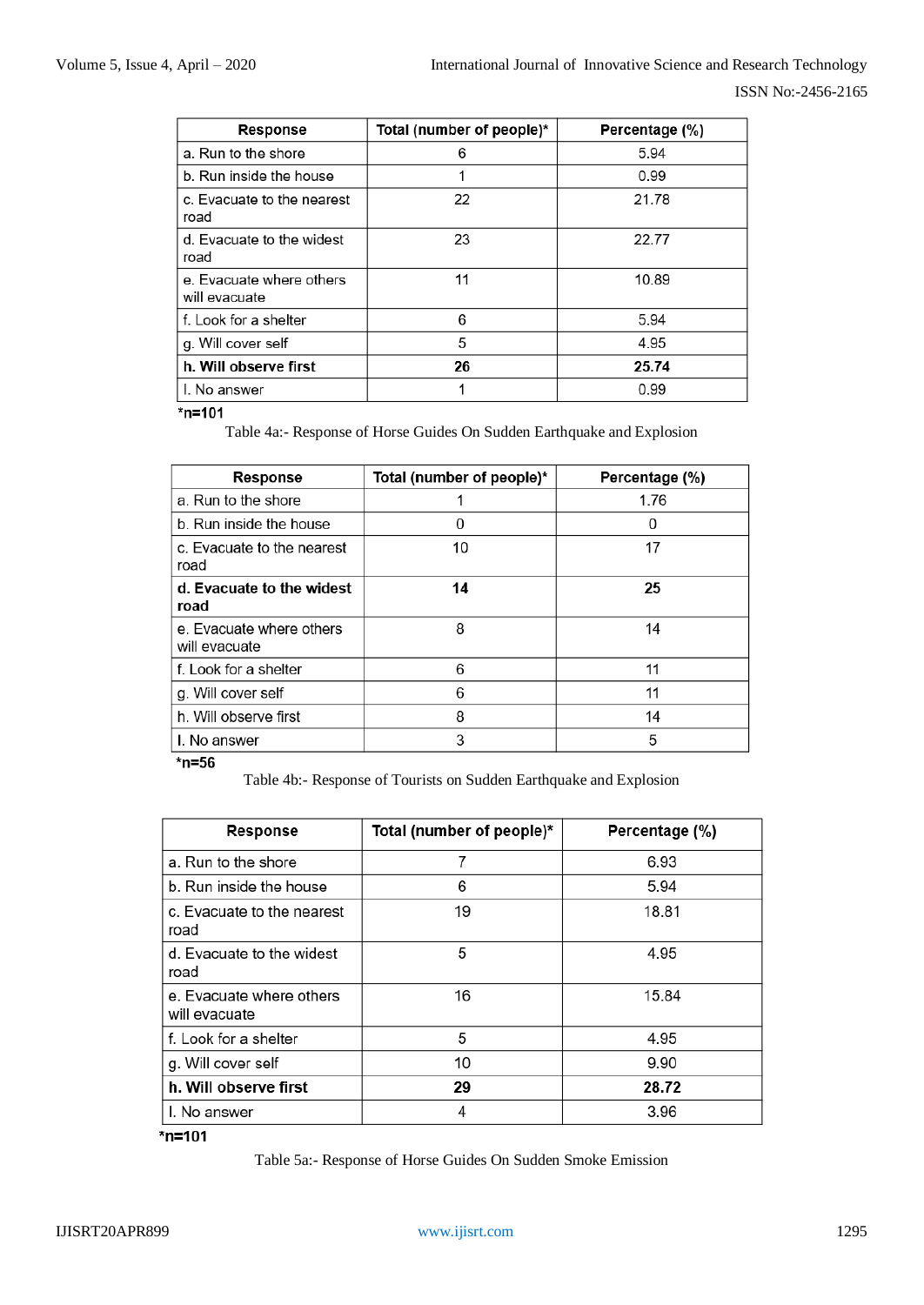| <b>Response</b>                           | Total (number of people)* | Percentage (%) |
|-------------------------------------------|---------------------------|----------------|
| a. Run to the shore                       | 2                         | 2              |
| b. Run inside the house                   | 3                         | 3              |
| c. Evacuate to the nearest<br>road        | 9                         | 16.07          |
| d. Evacuate to the widest<br>road         | 9                         | 16.07          |
| e. Evacuate where others<br>will evacuate |                           | 2              |
| f. Look for a shelter                     | 5                         | 9              |
| g. Will cover self                        |                           | 2              |
| h. Will observe first                     | 22                        | 39.29          |
| I. No answer                              | 4                         | 7.14           |

Table 5b:- Response of Tourists on Sudden Smoke Emission

| <b>Response</b>                           | Total (number of people)* | Percentage (%) |
|-------------------------------------------|---------------------------|----------------|
| a. Run to the shore                       | 13                        | 12.87          |
| b. Run inside the house                   | 26                        | 25.74          |
| c. Evacuate to the nearest<br>road        | 5                         | 4.95           |
| d. Evacuate to the widest road            | 2                         | 1.98           |
| e. Evacuate where others will<br>evacuate | 3                         | 2.97           |
| f. Look for a shelter                     | 2                         | 1.98           |
| g. Will cover nose first                  | 24                        | 23.76          |
| h. Will observe first                     | 23                        | 22.77          |
| I. No answer                              | 3                         | 2.97           |

# $*$ n=101

Table 6a:- Response Of Horse Guides On Sudden Smell Of Sulfur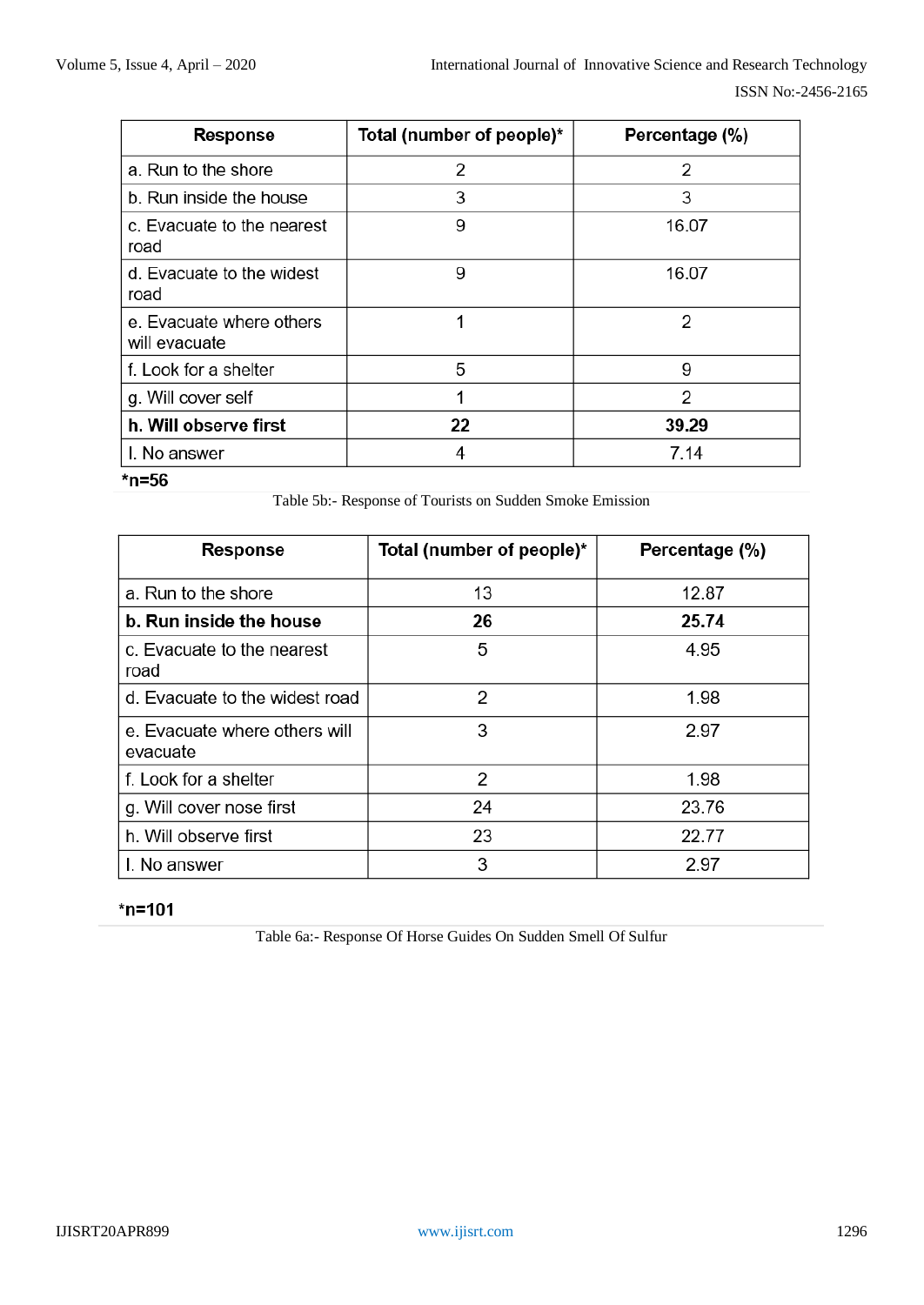| <b>Response</b>                           | Total (number of people)* | Percentage (%) |
|-------------------------------------------|---------------------------|----------------|
| a. Run to the shore                       | 2                         | 2              |
| b. Run inside the house                   | 2                         | 2              |
| c. Evacuate to the nearest<br>road        | 4                         | 4              |
| d. Evacuate to the widest<br>road         | 5                         | 4.95           |
| e. Evacuate where others<br>will evacuate | 3                         | 5.35           |
| f. Look for a shelter                     | 2                         | 4              |
| g. Will cover nose first                  | 18                        | 32.14          |
| h. Will observe first                     | 15                        | 27             |
| I. No answer                              | 5                         | 9              |

 $*$ n=56

Table 6b:- Response Of Tourists On Sudden Smell Of Sulfur

| <b>Response</b>                           | Total (number of people)* | Percentage (%) |
|-------------------------------------------|---------------------------|----------------|
| a. Run to the shore                       | 9                         | 8.91           |
| b. Run inside the house                   | 14                        | 13.86          |
| c. Evacuate to the nearest<br>road        | 11                        | 10.89          |
| d. Evacuate to the widest<br>road         | 3                         | 2.97           |
| e. Evacuate where others<br>will evacuate | 6                         | 5.94           |
| f. Look for a shelter                     | 39                        | 38.61          |
| g. Will cover self                        | 7                         | 6.93           |
| h. Will observe first                     | 9                         | 8.91           |
| I. No answer                              | 3                         | 2.97           |

 $*$ n=101

Table 7a:- Response Of Horse Guides On Sudden Ashfall

| <b>Response</b>                           | Total (number of people)* | Percentage (%) |
|-------------------------------------------|---------------------------|----------------|
| a. Run to the shore                       | 2                         |                |
| b. Run inside the house                   | 2                         | 4              |
| c. Evacuate to the nearest<br>road        | 8                         | 15             |
| d. Evacuate to the widest<br>road         | 2                         | 4              |
| e. Evacuate where others<br>will evacuate | 6                         | 11             |
| f. Look for a shelter                     | 20                        | 36             |
| g. Will cover self                        | 5                         | 9              |
| h. Will observe first                     | 8                         | 14             |
| I. No answer                              | 3                         | 5              |

 $*$ n=56

Table 7b:- Response of Tourists on Sudden Ashfall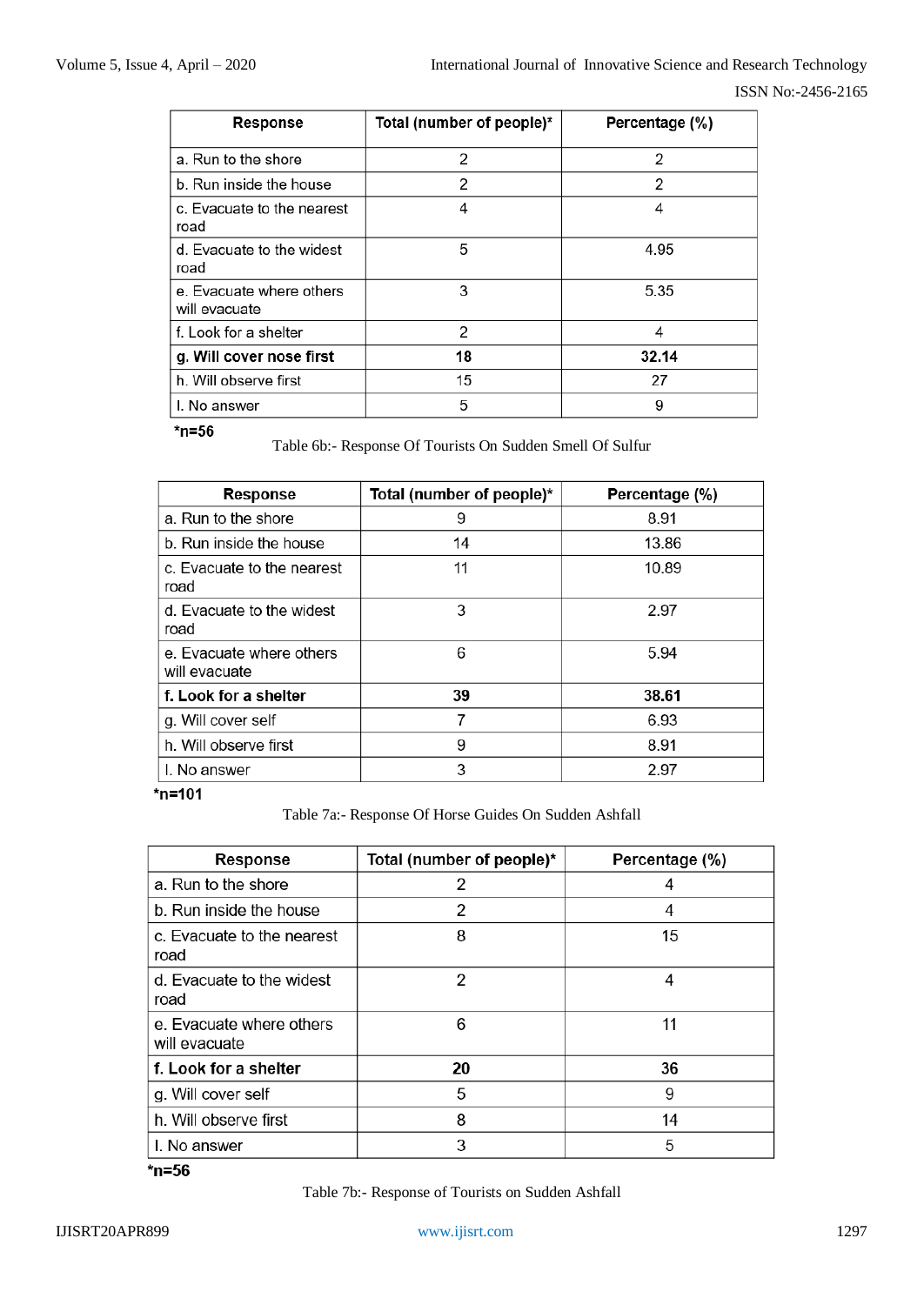| <b>Response</b>                           | Total (number of people)* | Percentage (%) |
|-------------------------------------------|---------------------------|----------------|
| a. Run to the shore                       | 8                         | 7.92           |
| b. Run inside the house                   | 7                         | 6.93           |
| c. Evacuate to the nearest<br>road        | 5                         | 4.95           |
| d. Evacuate to the widest<br>road         | 16                        | 15.84          |
| e. Evacuate where others<br>will evacuate | 15                        | 14.85          |
| f. Look for a shelter                     | 32                        | 31.68          |
| g. Will cover self                        | 4                         | 3.96           |
| h. Will observe first                     | 11                        | 10.89          |
| I. No answer                              | 3                         | 2.97           |

## $\frac{1}{2}$ n=101

Table 8a:- Response Of Horse Guides On Sudden Rockfall

| <b>Response</b>                           | Total (number of people)* | Percentage (%) |
|-------------------------------------------|---------------------------|----------------|
| a. Run to the shore                       | 3                         | 3              |
| b. Run inside the house                   | 2                         | 2              |
| c. Evacuate to the nearest<br>road        | 5                         | 5              |
| d. Evacuate to the widest<br>road         | 7                         | 13             |
| e. Evacuate where others<br>will evacuate | 6                         | 11             |
| f. Look for a shelter                     | 22                        | 39             |
| g. Will cover self                        | 4                         | 7              |
| h. Will observe first                     | 4                         | 7              |
| I. No answer                              | 3                         | 5              |

#### $*$ n=56

Table 8b:- Response Of Tourists On Sudden Rockfall

| Reason                                          | Total (number of people)* | Percentage (%) |
|-------------------------------------------------|---------------------------|----------------|
| a. Beautiful place/sight/<br>nature             | 9                         | 8.9            |
| b. Source of income                             | 37                        | 36.63          |
| c. Happiness                                    | U                         |                |
| d. Others (already born<br>there, family, etc.) | 6                         | 5.94           |
| e. No answer                                    | 50                        | 49.50          |

# $*n = 101$

Table 9a:- Reasons of Horse Guides For Living And / Or Working in Taal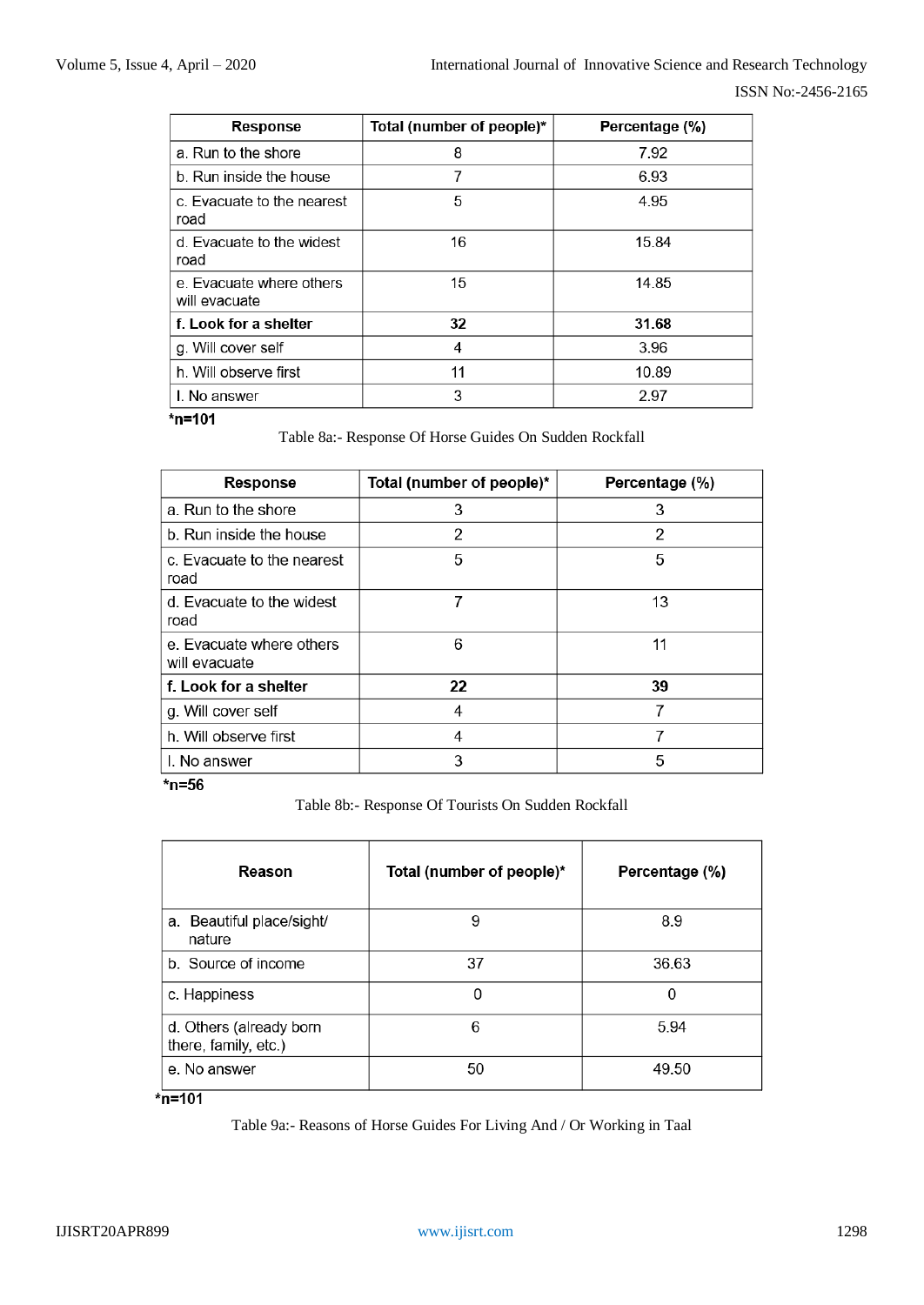| Reason                                    | Total (number of people)* | Percentage (%) |
|-------------------------------------------|---------------------------|----------------|
| a. Beautiful place/sight/<br>nature       | 16                        | 29             |
| b. Adventure, curiosity and<br>experience | 6                         | 11             |
| c. Just want it and willing               | 5                         | 9              |
| d. Invited by a local                     | 2                         | 4              |
| e. No answer                              | 27                        | 48             |

Table 9b:- Reasons Of Tourists For Visiting Taal

| Answer                              | Total (number of people)* | Percentage (%) |
|-------------------------------------|---------------------------|----------------|
| a. Yes<br>(Social security/pension) |                           | 2.97           |
| b. No                               | 46                        | 45.54          |
| c. No answer                        | 52                        | 51.49          |

# $*$ n=101

Table 10a:- Horse Guides' Insurance Possession

| Answer                              | Total (number of people)* | Percentage (%) |
|-------------------------------------|---------------------------|----------------|
| a. Yes<br>(Social security/pension) | 27                        | 48             |
| b. No                               | 18                        | 32             |
| c. No answer                        |                           | 20             |

# $*$ n=56

Table 10b:- Willingness Of Tourists To Purchase Insurance

| Answer       | Total (number of people)* | Percentage (%) |
|--------------|---------------------------|----------------|
| a. Yes       |                           | 0.99           |
| b. None      | 57                        | 56.44          |
| c. No answer | 43                        | 42.57          |

 $*n = 101$ 

Table 11a:- Horse Guides' Hardhat/Helmet Possession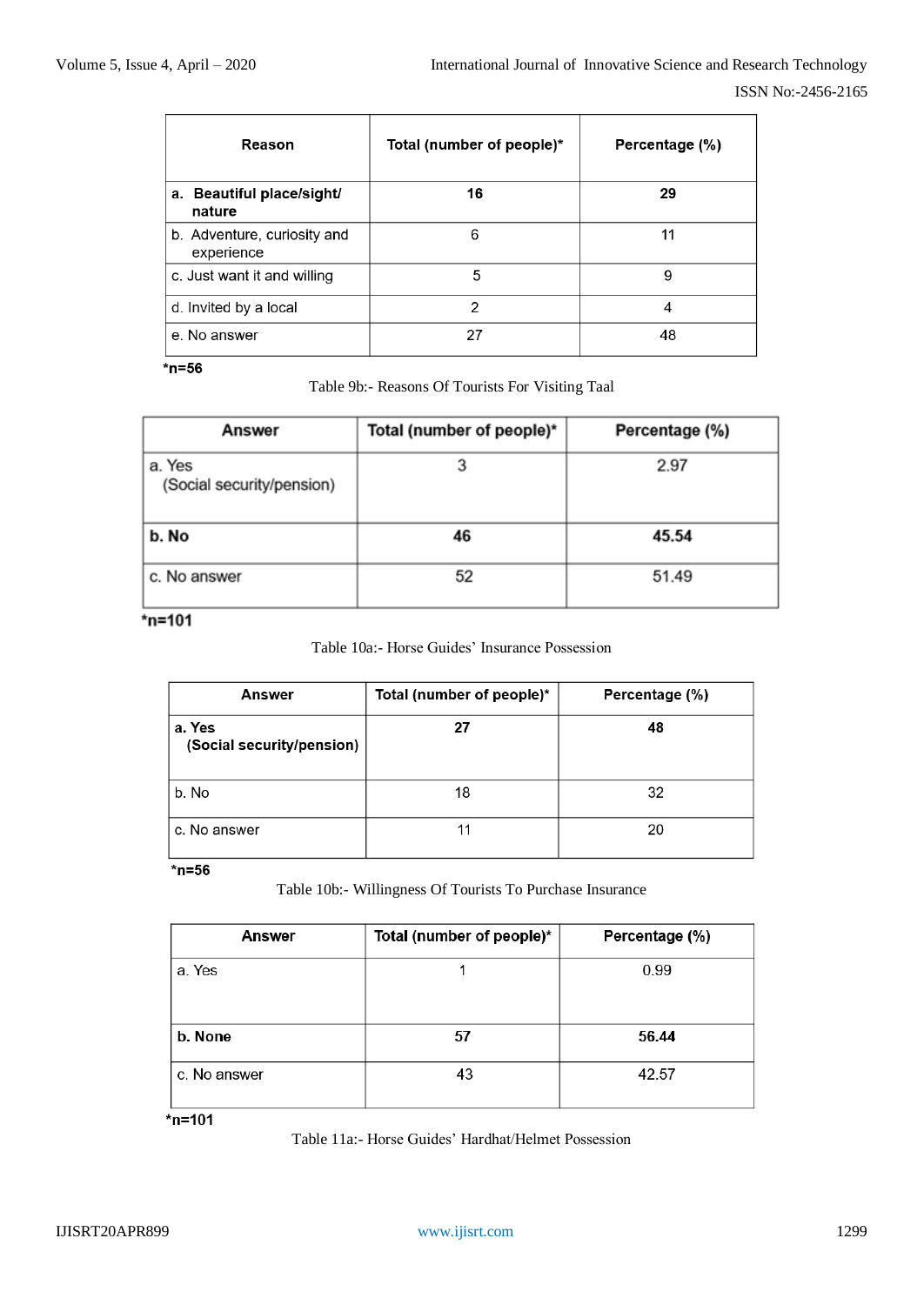| Answer       | Total (number of people)* | Percentage (%) |
|--------------|---------------------------|----------------|
| a. Yes       | 38                        | 68             |
|              |                           |                |
| b. None      | 6                         | 11             |
| c. No answer | 12                        | 21             |

Table 11b:- Willingness Of Tourists To Hike With Hardhat

| Answer       | Total (number of people)* | Percentage (%) |
|--------------|---------------------------|----------------|
| a. Buy       |                           | 10.53          |
| b. Rent      | 32                        | 84.21          |
| c. No answer |                           | 5.3            |

#### $*$ n=56

Table 12:- Responses Of Tourists On Willingness To Rent Or Purchase A Hardhat

| <b>Price</b>            | Total (number of people)* | Percentage (%) |
|-------------------------|---------------------------|----------------|
| a. PhP500.00            | 29                        | 76             |
| b. PhP1000.00           |                           | 2.63           |
| c. PhP2000.00           |                           | ი              |
| d. Lower than PhP500.00 | 8                         | 21.05          |

## $*$ n=56

Table 13:- Responses of Tourists on the Price They Would Be Willing To Pay For Rental of Hardhats

| <b>Price (PhP50.00)</b> | Total (number of people)* | Percentage (%) |
|-------------------------|---------------------------|----------------|
| a. Expensive            | 7                         | 12.5           |
| b. Cheap                | 6                         | 11             |
| c. Just right           | 37                        | 66             |
| d. No answer            | 6                         | 11             |

Table 14:- Insight On The Current Price Of Entrance Fee At Taal Volcano Island